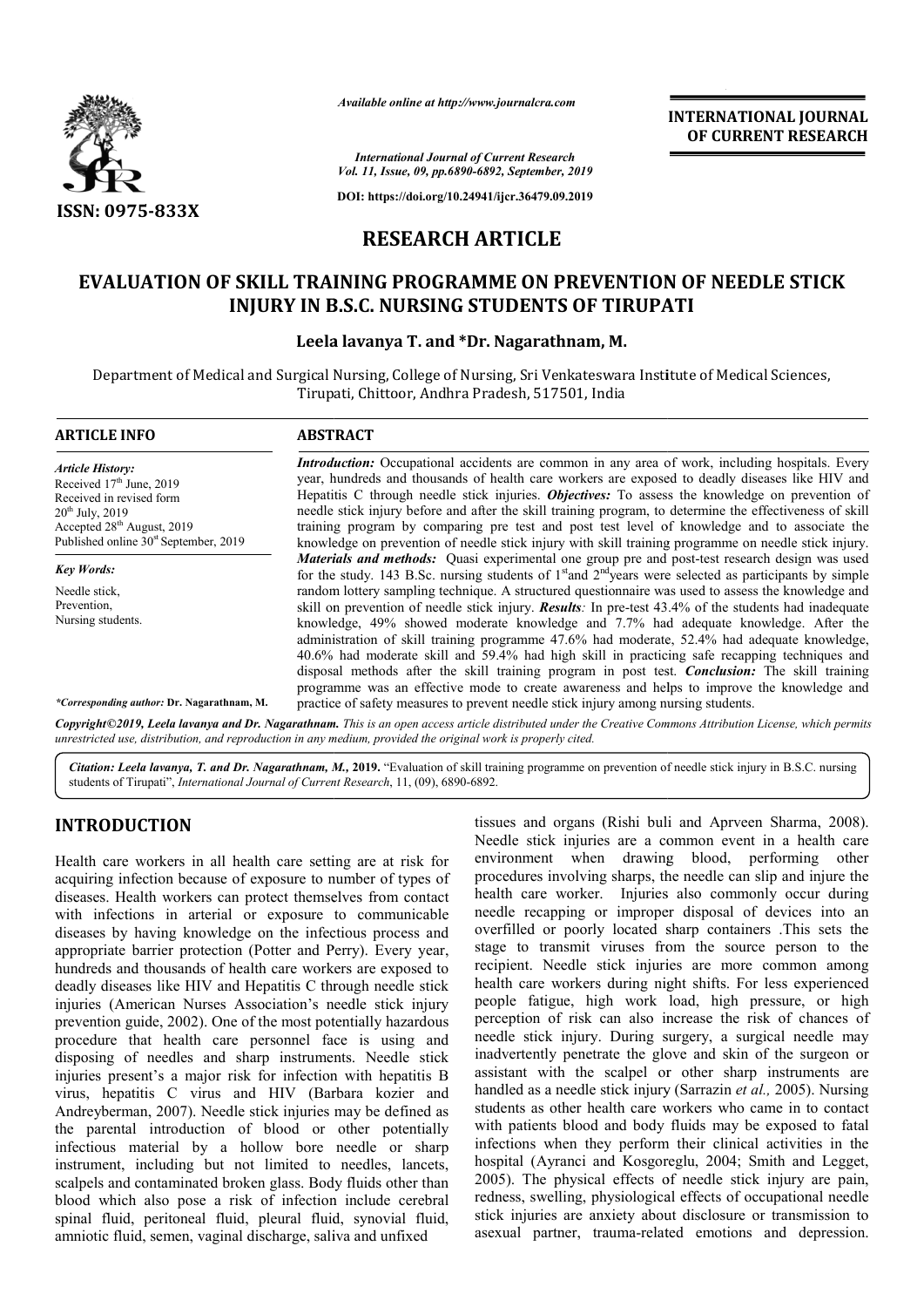These effects cause self-destruction behaviour or functional These effects cause self-destruction behaviour or functional impairment in relationship daily life (Ferguson, 2012). As Sri Venkateswara Institute of Medical Sciences where Iam persuing M.Sc.(N) has got the first level National Accreditation for Board of Hospitals recognition and as a part of infection control to prevent transmission of diseases like HIV, Hepatitis-B, Hepatitis-C and other blood borne diseases all the health care workers need to be trained on infection control measures on needle stick injury which made me to select the present topic to train the nursing students on measures for prevention and management of needle stick injury. s-C and other blood borne diseases<br>rs need to be trained on infection<br>le stick injury which made me to<br>to train the nursing students on<br>and management of needle stick<br>ledge on prevention of needle stick<br>let the skill train

#### **Objectives:**

- $\triangleright$  To assess the knowledge on prevention of needle stick injury before and after the skill training program
- $\triangleright$  To determine the effectiveness of skill training program by comparing pre test and post test level of knowledge.
- $\triangleright$  To associate the knowledge on prevention of needle stick injury with skill training programme on needle stick injury.

## **MATERIALS AND METHODS**

A Quasi experimental approach with one group pre test design was used to assess the knowledge and skill on prevention of needle stick injury, which include 143  $1<sup>st</sup>$  and  $2<sup>nd</sup>$ year B.Sc. Nursing students by probability simple random technique. Students who are present at the time of data collection and willing to participate in the study were included.

The intervention introduce was a planned teaching programme on needle stick injuries and its prevention and skill training programme on safe recapping techniques and disposal methods of needles. The setting of the study was College of Nursing, Sri Venkateshwara Institute of Medical Sciences, Tirupati. The structured questionnaire consists of two sections, section-I deals with the demographic data of samples, section II- deals with assessment of knowledge on needle stick injuries and prevention and an observational checklist was used to assess the skill level on safe recapping techniques and disposal methods of needles in post test. The research investigator obtained formal permission from the authorities of the institution. Participants were given adequate information about the data collection procedure, informed and written consent was obtained from the participants. After obtaining written consent the tool was administered to the students for pre-test. After answering the questionnaire, a structured teaching programme on causes, prevention, management of needle stick injury and disposal of needles and a skill training programme on safe recapping techniques, and disposal methods of needles was given. Time schedule was planned for collecting the data. injury and disposal of needles and a skill training programme<br>on safe recapping techniques, and disposal methods of needles<br>was given. Time schedule was planned for collecting the data.<br>The average time taken for each data minutes. After the skill training programme doubts were clarified and an information booklet was given to all the students which contains the information regarding the needle stick injury causes, prevention, management and disposal of needles in order to reinforce what had been taught. The data obtained was analyzed in terms of the objectives of the study using descriptive and inferential statistics. eedle stick injuries and its prevention and skill training<br>ramme on safe recapping techniques and disposal methods<br>eedles. The setting of the study was College of Nursing,<br>/enkateshwara Institute of Medical Sciences, Tirup apping techniques and disposal<br>t test. The research investigator<br>n from the authorities of the<br>given adequate information about<br>e, informed and written consent

### **RESULTS**

The study findings revealed that majority 46.2% were in the age group of 19 years, 89.5% were females, 56.6% wer were studying 2nd year B.Sc. Nursing, 86% had knowledge on needle stick injury and 82.1% acquired knowledge through medical and nursing personnel, 95.1% were immunized against Hepatitis-B vaccine and 84.6% had taken two doses of studying  $2^{nd}$  year B.Sc. Nursing, 86% had knowledge on needle stick injury and 82.1% acquired knowledge through medical and nursing personnel, 95.1% were immunized against Hepatitis-B vaccine and 84.6% had taken two dos knowledge on needle stick injury 62(43.4%) had inadequate knowledge, 70(49%) showed moderate knowledge and 11(7.7%) had adequate knowledge in pre-test and  $68(47.6%)$ had moderate knowledge and 75(52.4%) had adequate knowledge in post test. In assessing the skill level 58(41%) had moderate skill and 85(60%) had high skill in performing the recapping techniques and disposal methods of needles and also knowledge in post test. In assessing the skill level 58(41%) had moderate skill and 85(60%) had high skill in performing the recapping techniques and disposal methods of needles and also revealed that in pre test the mean post test the mean score is  $36.41 \pm 4.31$  which is statistically significant at  $p<0.01$  level. This indicates that there was significant difference between pre and post test knowledge levels as assessed by the paired t-test value of 27.179 hence the hypothesis which states that there is no significant difference between pre and post test was rejected. The association between the post-test level of knowledge with skill training programme was assessed by the chi square test 58.458 which was statistically significant at  $p<0.01$  level. Hence the hypothesis which states that there is no significant association hypothesis which states that there is no significant associat<br>between the level of knowledge and skill level was rejected. e on needle stick injury 62(43.4%) had inadequate<br>e, 70(49%) showed moderate knowledge and<br>had adequate knowledge in pre-test and 68(47.6%) 1 level. This indicates that there was<br>between pre and post test knowledge<br>the paired t-test value of 27.179.hence the hypothesis which states that there is no significant difference<br>between pre and post test was rejected. The association<br>between the post-test level of knowledge with skill training<br>programme was assessed by the chi square

**Table 1. Frequency and percentage distribution of demographic Frequency and variables among B.Sc. Nursing students**

|                |                                           |                | $N = 143$          |
|----------------|-------------------------------------------|----------------|--------------------|
| S.NO           | Demographic variables                     | Frequency (f)  | Percentage $(\% )$ |
|                | Age in years                              |                |                    |
|                | 17                                        | 17             | 11.9               |
|                | 18                                        | 48             | 33.6               |
| 1              | 19                                        | 66             | 46.2               |
|                | 20                                        | 12             | 8.4                |
|                | Gender                                    |                |                    |
| $\overline{2}$ | Male                                      | 15             | 10.5               |
|                | Female                                    | 128            | 89.5               |
|                | Year of studying course                   |                |                    |
| 3              | B.Sc. $1st$ year                          | 69             | 43.4               |
|                | B.Sc. $2nd$ year                          | 74             | 56.6               |
|                | Previous knowledge on needle stick injury |                |                    |
| $\overline{4}$ | Yes                                       | 123            | 86                 |
|                | N <sub>0</sub>                            | 20             | 14                 |
|                | If, yes source of information             |                |                    |
| 5              | News paper                                | $\mathbf{1}$   | 0.8                |
|                | Internet                                  | 21             | 17.1               |
|                | Medical and nursing personnel             | 101            | 82.1               |
|                | Immunized against Hepatitis B vaccine     |                |                    |
| 6              | Yes                                       | 136            | 95.1               |
|                | N <sub>0</sub>                            | 7              | 4.9                |
|                | If, yes specify the no. of doses taken    |                |                    |
| 7              | 1                                         | 9              | 6.6                |
|                | $\overline{c}$                            | 115            | 84.6               |
|                | 3                                         | 10             | 7.4                |
|                | $\overline{4}$                            | $\overline{c}$ | 1.5                |



Fig. 1. Percentage of level of skill among B.Ss. nursing students **after post post-test**